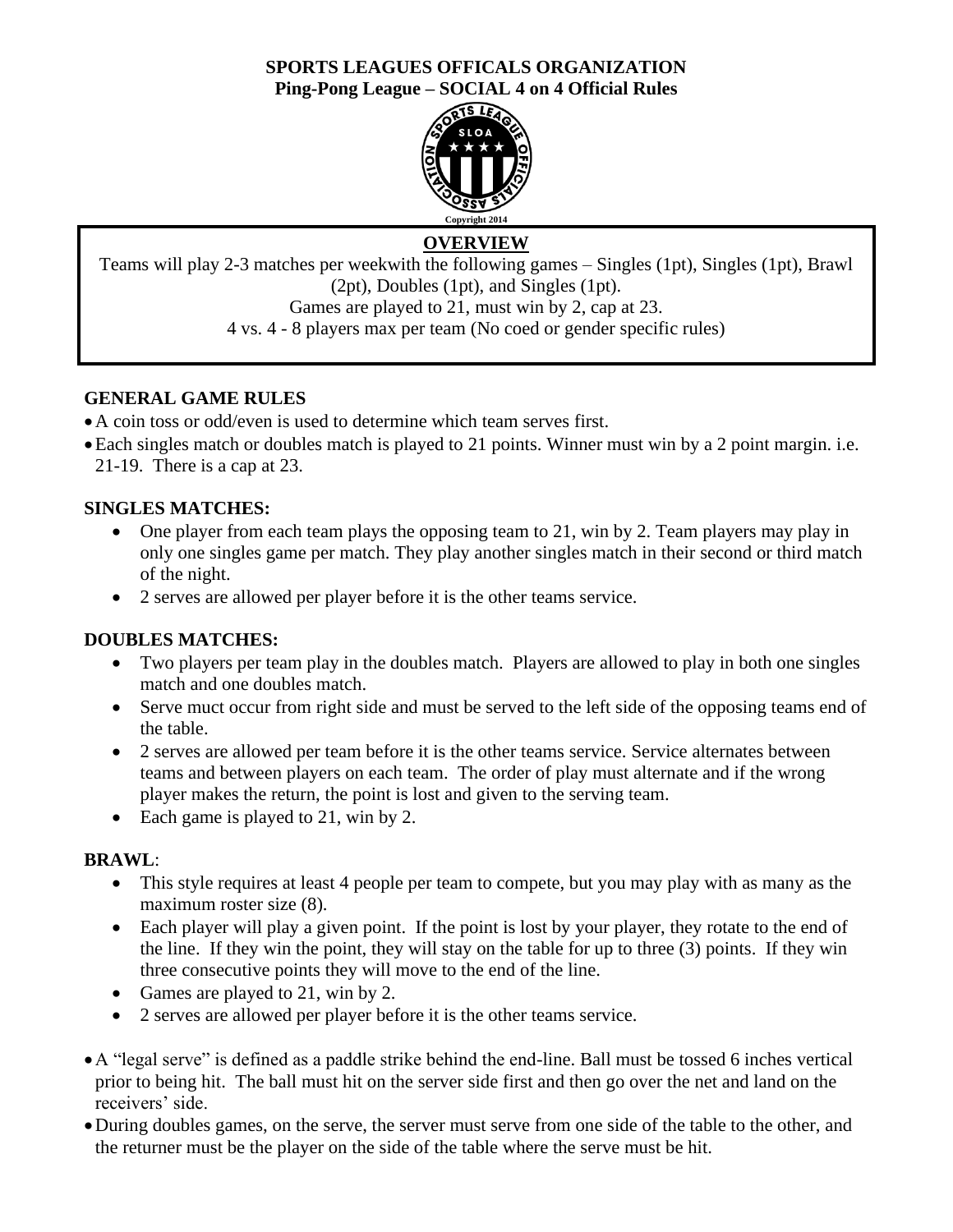- If a serve hits the net and lands on the other side of the net it is considered a "let" and will be re-served. There are no limits to the number of "let" serves allowed.
- •One time-out per match will be allowed per team.
- •A "skunk" rule applies with a score of 11-0.
- •No volleys are allowed, the ball must strike the table before being attacked.
- Important note: players are not penalized for hitting a ball that misses the table.

• **FORFEITS -** Teams will forfeit the first game/match at 10 minutes after the start time, and the second game/match 20 minutes after the start time. Teams will forfeit the entire match and lose all three games if they fail to show up 30 minutes after the start time. Teams that do not show up or only have one player will forfeit all 7 games of their match. Teams may use a substitute player to avoid forfeiting during the regular season.

• If any rules need updating, insertion, or clarification throughout the season please contact the CSSC and we will make a judgement and inform the league of these updates.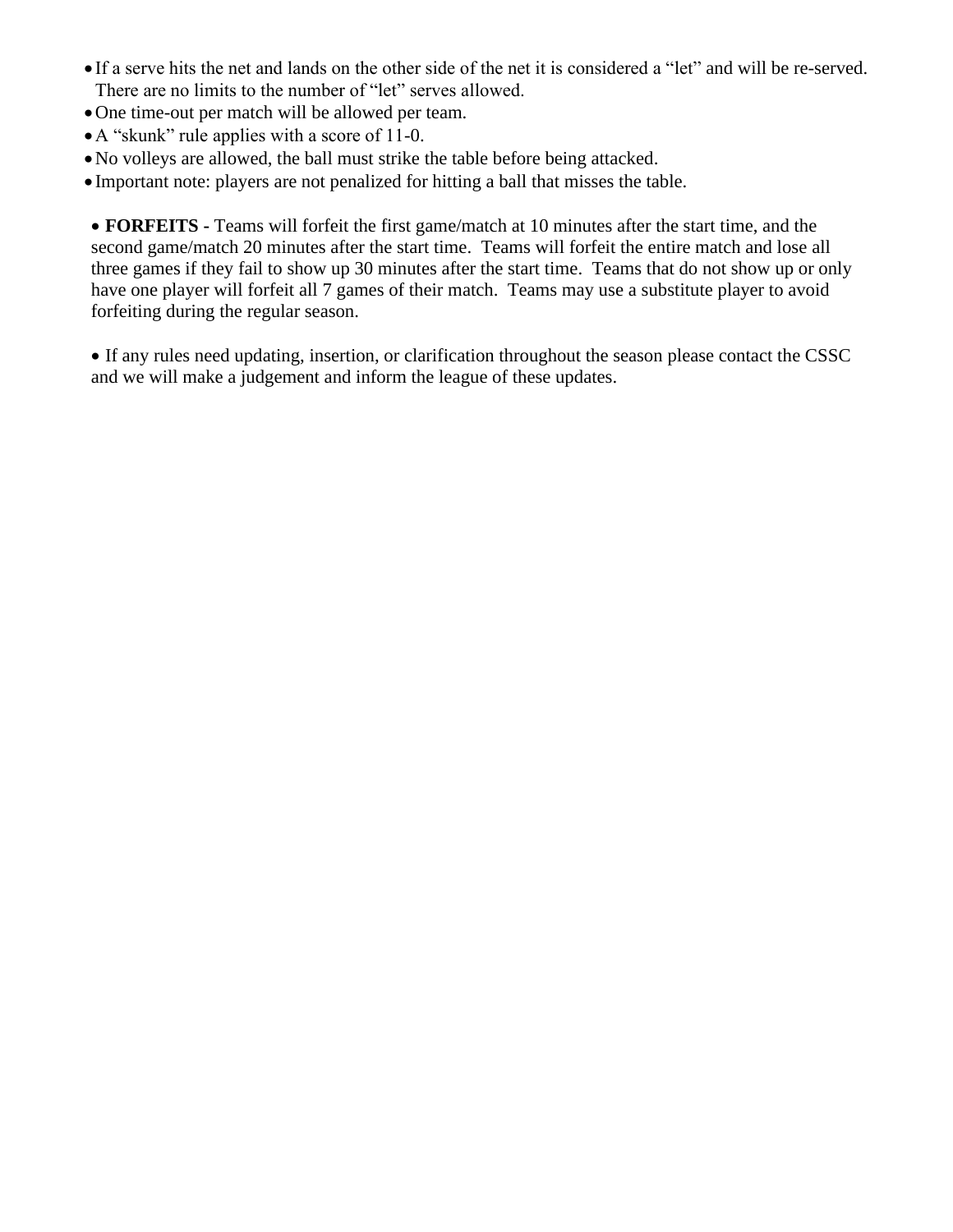### **LEAGUE POLICIES**

#### **GAMES:**

Teams will play 2-3 matches per weekwith the following games – Singles (1pt), Singles (1pt), Brawl (2pt), Doubles (1pt), and Singles (1pt).

### **REFS/MONITOR:**

There will be a representatve on-site that can handle any questions/concerns should they arise during the league. There are no referees.

## **FORFEITS:**

If your team forfeits a match during the season, the following rules apply: First Offense: Loss of game. Second Offense: Loss of game and staff reserves the right to remove team from playoffs. Third Offense: Removal from the league

Any team that forfeits more than once also forfeits any guarantee or right to a certain number of guaranteed games.

If you know in advance that your team is going to forfeit a game, we encourage you to call our office so as to help us schedule your opponent a game.

#### **STANDINGS:**

The updated standings will be posted weekly, displaying each teams rank within its skill level. Standings will be computed as follows:

Teams will receive 1 win or 1 loss for each game they play. Therefore, each week you may receive the following Win/Loss record:

| 6-0     |  |
|---------|--|
| 5-1     |  |
| 4-2     |  |
| 3-3     |  |
| 2-4     |  |
| 1-5     |  |
| $0 - 6$ |  |

### **PLAYOFFS:**

All eligible teams make the playoffs (teams that have not abused the forfeit policies are eligible)

**Seeding:** Teams are seeded according to points/winning percentage and strength of schedule**.**

Teams may play more than one match per day, and/or play matches on days/nights other than your regularly scheduled league day/night.

CSSC reserves the right to schedule playoff games on days other than your regularly scheduled league night.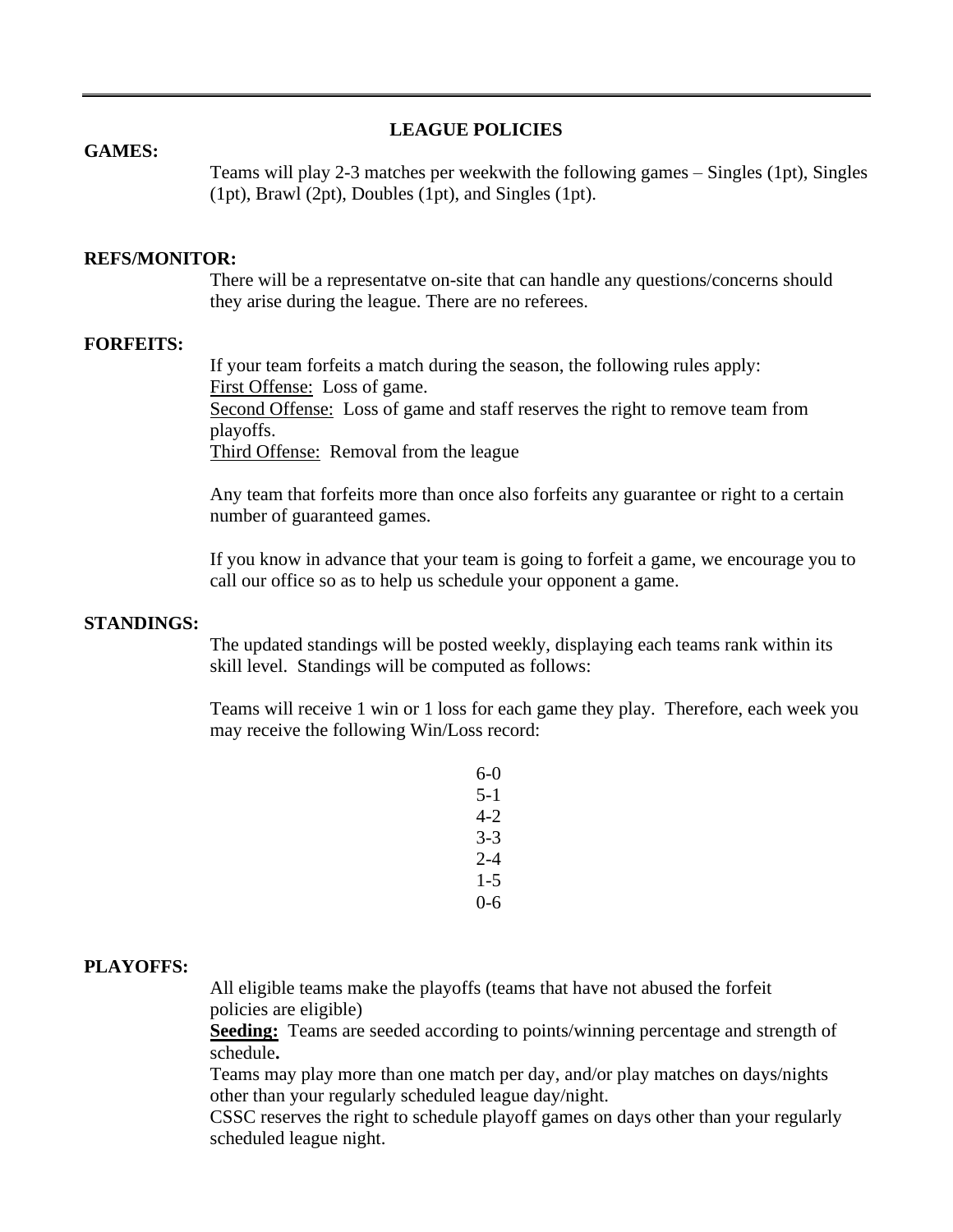Any questions regarding rules, policies, or eligibility must be addressed before the start of the game.

Playoffs are single-elimination. Playoffs will take 1-3 weeks to complete and will best out of 7 matches.

### **WAIVERS:**

In order to participate in the league, each participant must sign the team waiver. Waivers are provided and must be completed and handed in no later than the first night of play. Players not present the first week of play will still be required to sign a waiver with our staff before participating. These waivers will also serve as your final roster.

### **PLAYER ELIGIBILITY:**

Any protest made during a game or after a game will NOT be considered a formal protest. A formal protest may be filed before a game if an opposing player's eligibility is in question. The player in question will be required to provide his/her player information (name, address, phone #, signature) in writing to a CSSC staff member prior to the start of the game. This qualifies as an official protest and only applies to the playoffs. The game will then be played in its entirety as scheduled. Teams will be notified of all rulings on the identified eligibility discrepancy by the following business day – decisions will not be made on site. If the protest is proven to be legitimate, it will result in the forfeiture of the game in question. Games subsequent to the protested game may be rescheduled.

The above procedure will also apply for any other "logged" protests. All protest need to happen prior to any match/game starting, otherwise the match/game will stand as a leagl match. All rulings by CSSC staff are considered final. Substitutes are allowed during the reglar season, but only roster players are allowed for the playoffs.

#### **SPORTSMANSHIP:**

The idea of CSSC is to have fun. We hope that all participants keep that in mind when becoming involved. Although the games may become intense, you still can be competitive while maintaining good sportsmanship. With this said, any behavior deemed unacceptable by staff may result in suspension and/or ejection from a game or the league.

## **LEAGUE CANCELLATION/RAINOUT:**

Leagues may be cancelled due to existing weather conditions, dangerous or unplayable field conditions, facility constraints, scheduling conflicts, etc. CSSC staff makes every effort to play all scheduled games, thus we will not cancel games unless absolutely necessary. Therefore, if you are calling concerning a decision on a cancellation, remember we will not have an answer until close to the start of the league. If the league is cancelled, CSSC staff will change the voicemail on the weather hotline immediately. CSSC will then email/text all of the captains if possible. If a league is cancelled on site, CSSC staff will attempt to contact those teams still scheduled to play the remainder of the league day/night. Depending on the time of cancellation, some teams will have to be notified on site. If we do cancel, follow next week's schedule (ex. If April 13 is cancelled teams should follow the April 20 schedule for their next game). The games that are cancelled will be made up at the end of the season if time allows. In extreme circumstances, CSSC reserves the right to run a shortened season without a refund or schedule matches on days and/or locations other than our regularly scheduled league day/night/location.